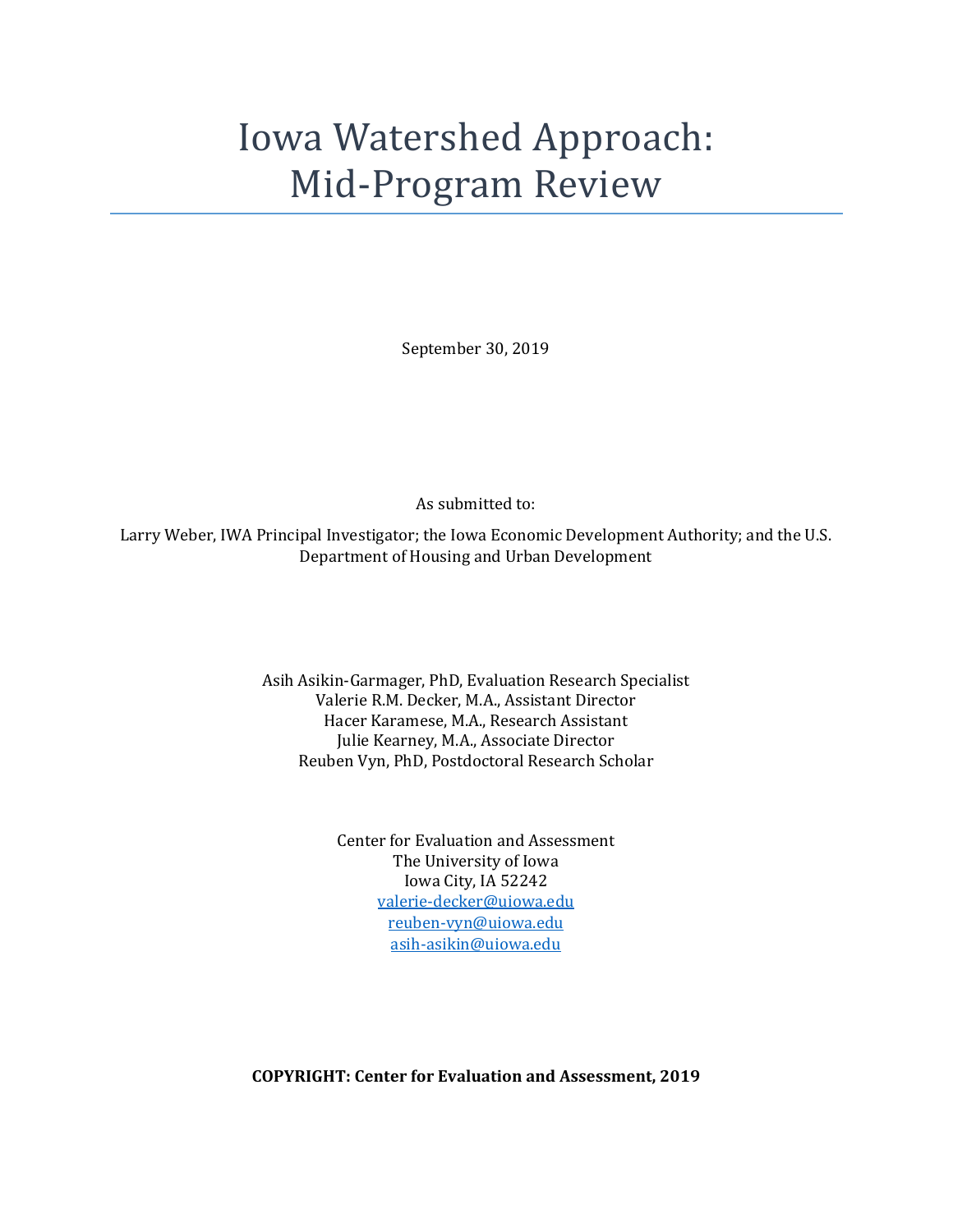# Introduction

The Iowa Watershed Approach (IWA) is one of 13 projects funded in January 2016 under the National Disaster Resilience Competition (NDRC)<sup>[1](#page-1-0)</sup>. According to the IWA grant proposal<sup>[2](#page-1-1)</sup>, the IWA will accomplish six specific goals in the eight selected rural watersheds and Dubuque, IA:

- 1. Reduce flood risk
- 2. Improve water quality
- 3. Increase resilience
- 4. Engage stakeholders through collaboration and outreach/education
- 5. Improve quality of life and health, especially for vulnerable populations
- 6. Develop a program that is scalable and replicable throughout the Midwest and the United States.

The IWA is a complex project supported by many IWA partners whose goals are both discrete and collaborative. Despite the somewhat specific goals of each of the IWA partner groups, the IWA is also, to a great extent, a project that is developmental in nature and as a result the evaluation employs an iterative process. The course and progress of the IWA is dependent on factors both physical (hydrologic factors, weather, geology) and human (project coordinators, planning staff, consultants, and landowners) and the ways in which these physical and human factors combine to affect progress toward the project goals will be different in each of the eight different watersheds.

The IWA calls for the Watershed Management Authorities (WMA), with the support of the HUD NDRC funds and the IWA partners, to be the agent of change in eight designated watersheds across the state of Iowa.

The IWA involves the following three main categories of stakeholders:

- IWA partners: These groups received IWA funding and are directly involved in supporting the project across the state.
- Leverage partners: Leverage partners are a diverse collection of entities from across the state of Iowa who wrote letters of support for the IWA grant proposal and indicated their willingness to provide assistance to the IWA in a way consistent with their unique expertise and mission.
- Watershed stakeholders: This final stakeholder group encompasses any and all residents within each of the designated watersheds. According to Iowa Legislation regarding 28e, agreements required to form Watershed Management Authorities, all eligible political subdivisions must be invited to be part of the WMA. Eligible political subdivisions include municipalities, counties, and Soil and Water Conservation Districts (SWCDs). In order to carry out the work, each WMA employed a project coordinator (PC) and entered into a contract with a planning entity to formulate a watershed plan. WMAs engaged with various other local and/or regional organizations to support their work including RC&Ds, USDA/NRCS offices, conservation nonprofits, etc. The WMAs will also interact in some cases with elected officials at the local, state,

http://portal.hud.gov/hudportal/documents/huddoc?id=NDRCGrantProf.pdf

<span id="page-1-0"></span><sup>1</sup> U.S. Department of Housing and Urban Development. (2016, January 21). National disaster resilience competition grantee profiles. Retrieved from

<span id="page-1-1"></span><sup>2</sup> The Iowa Watershed Approach for Urban and Rural Resilience. (2015, October). *HUD National Disaster Resilience Competition*. State of Iowa.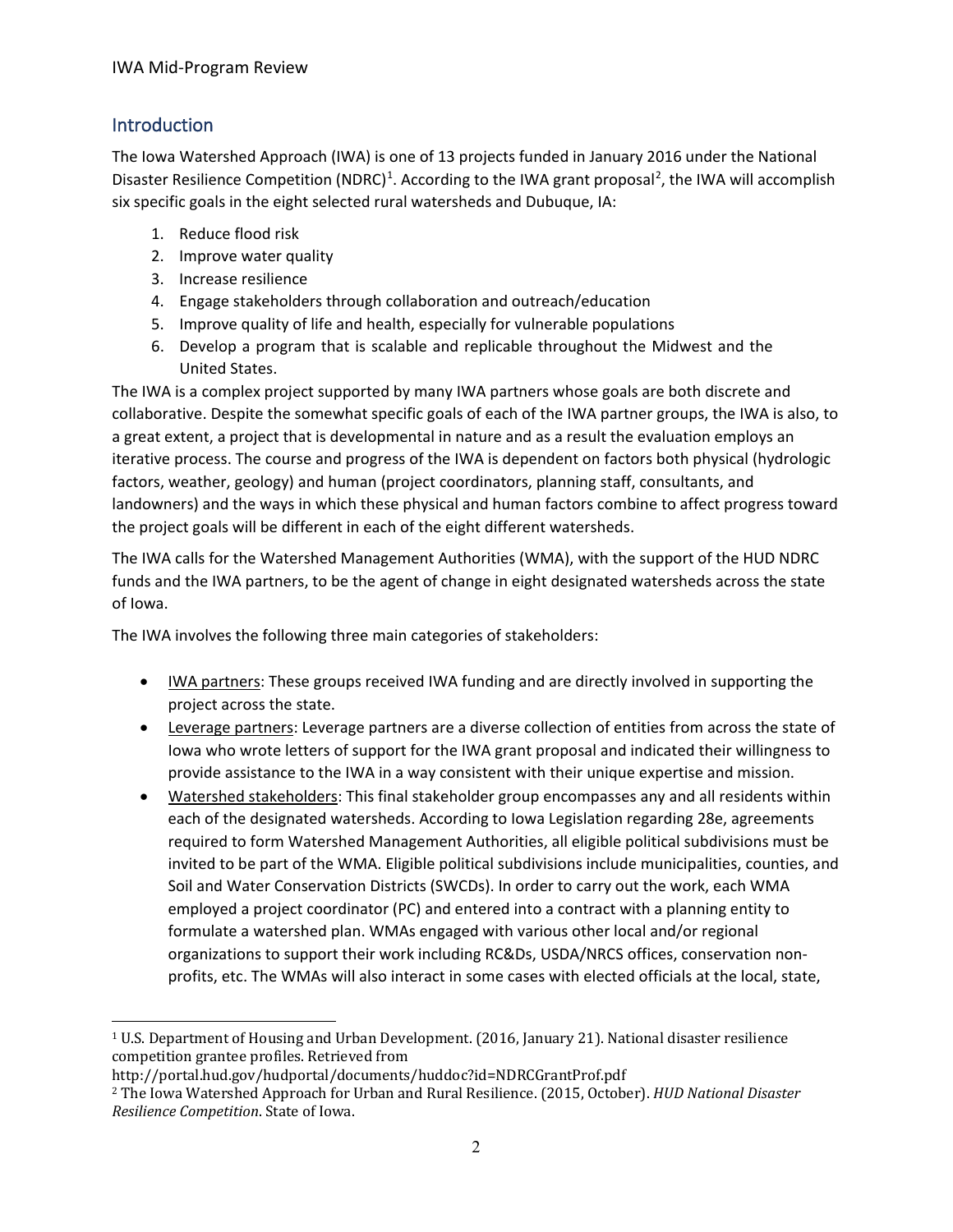and federal level. Finally, in order to install best management practices (BMPs) as part of the IWA, WMAs sought and continue to seek the involvement of landowners and any other interested community members in each watershed. Project implementation will in turn involve engineers, contractors, administrators, and archaeologists.

Finally, by extension, the IWA will potentially have an impact on all Iowa residents, and the country at large, both through the physical impacts of the work being done and the dissemination of information related to the watershed approach model as a framework for others to follow in carrying out similar work in the future.

This review, developed and informed by the work of the University of Iowa Center for Evaluation and Assessment (CEA), is intended to provide a stand-alone summary of the accomplishments of the IWA during the first three years of grant activity. CEA team members synthesized multiple data sources including interviews and surveys with stakeholders, meeting notes, and direct observations to produce a review that balances accuracy and brevity.

Below is a brief description of some state-context highlights which could have implications for the work of IWA in the next two years. Following that, there will be a narrative of the progress of IWA focused around important categories of stakeholders: WMAs, IWA partners, leverage partners, project coordinators, and watershed planners. This review ends with a short description of high-level considerations for IWA and water resources management in the state from the perspective of WMA board members and IWA partners.

# **Context**

There were several contextual factors that affected the state of Iowa which may have implications for the overall success of IWA. First, catastrophic flooding in both 2018 and 2019 have affected communities along both the Missouri and Mississippi Rivers. Additionally, the news media, as well as program stakeholders, have described challenges to project implementation as a result of a weak farm economy. Lastly, Iowa's lack of progress in improving water quality has been a rather contentious subject of discussion as reported in local, state, and national media outlets.

At the halfway point in IWA, conversations among IWA partners and among the WMA boards have begun to turn to long-term sustainability of water resources management in the state. In Year 3 of the grant, Iowans were beginning to see state-level changes in how water resources management is approached (i.e., Conservation Districts of Iowa approving a proposal to lobby for a 30-foot grass buffer along streams, Governor Reynolds broadening eligibility for WMA membership), but also at least one missed opportunity to fund this work in a sustainable way (i.e., failure to approve a state sales tax increase of  $3/8<sup>th</sup>$  of a cent to provide funding for Iowa's Water and Land Legacy).

# Activities and Outcomes

To guide the discussion through the major components and outcomes of the IWA, the CEA has identified the following broad categories: WMA milestones, IWA partner contributions and support, leverage partners, Flood Resilience Team (UI FRT), and Bee Branch Healthy Homes (BBHH). Within each category, which are utilized as subheaders within this section, the narrative describes the progress made through Year 3 of the grant.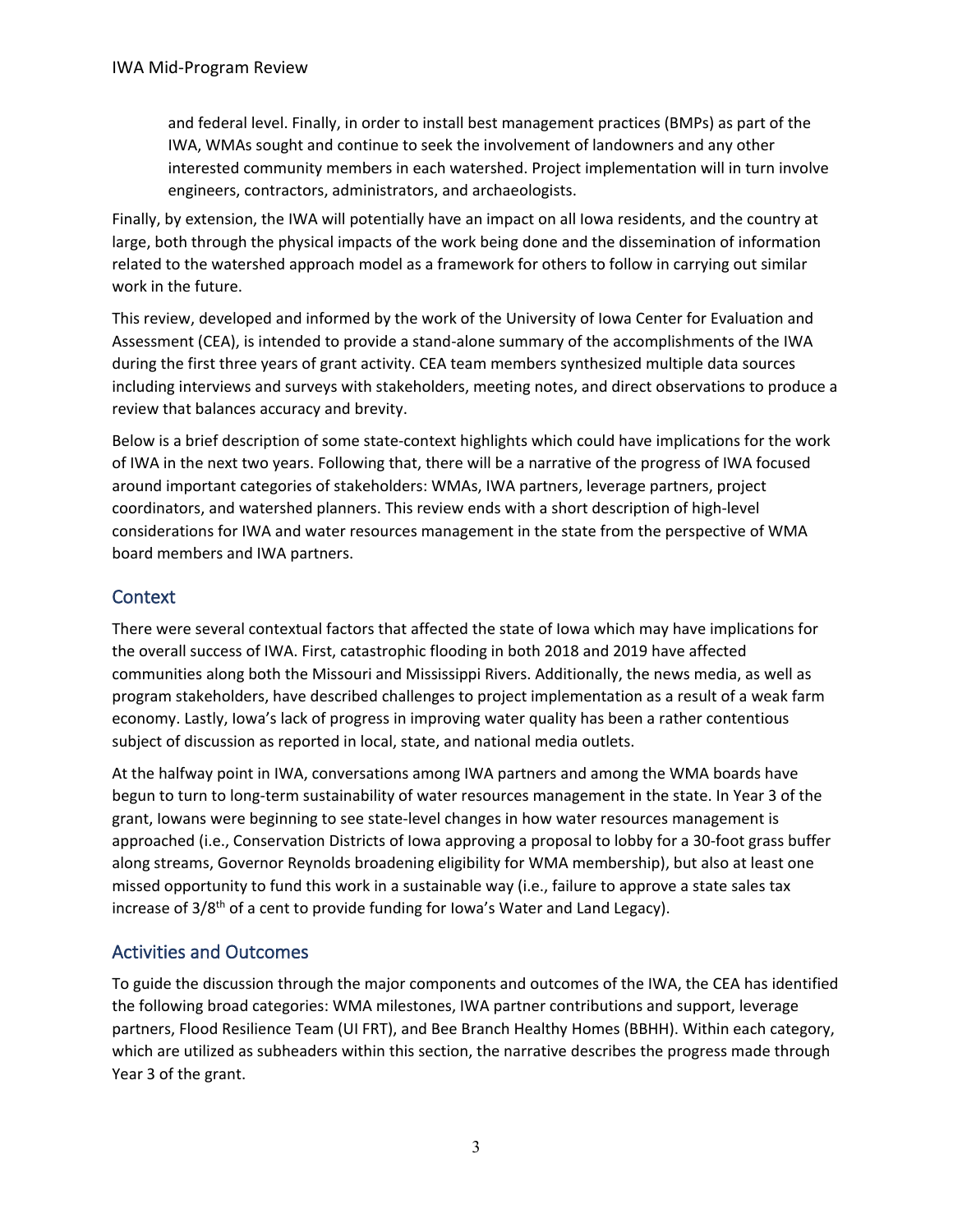#### **WMA Milestones**

Each watershed is a unique entity, forging somewhat unique paths to accomplish the goals of IWA. Each WMA receives consistent support through IWA funding and partners, but each watershed is distinct in terms of local terrain, culture, priorities, strengths, and challenges. The WMAs are the focus points for both partner support and program funding, so the activities being implemented at the watershed-scale are varied.

IWA partners conducted IWA Kickoff Meetings in each of the IWA watersheds during May and June of 2016. After the meetings, each of the WMAs (and or WMA formation groups for those who had not yet filed their official 28e agreements) began conducting regular quarterly meetings. The content of the meetings evolved during the first two years. Initially, they primarily consisted of partner presentations about the IWA and about the ways in which partners could assist the WMAs. As time progressed, there were more technical presentations and contributions. Finally, more recently, there have been discussions about water resources, IWA practice implementation, or WMA procedural requirements.

Evaluation surveys conducted early in Year 1 found that WMA meeting attendees had a strong interest in being involved in the IWA and believed it would improve flood mitigation; have a positive impact on water quality in their area; foster new collaborations and increase communication among entities in their area to address watershed problems; and carry out the process of installing new BMPs in the watershed. In Year 2, as attendees were more immersed in the work of the IWA, WMA meeting attendees said they wanted to know more about how each of the partners contributed to the project including how they work with other stakeholder groups (e.g., NRCS, farmers, cities), what resources they bring to the WMAs (including possible additional funding), and whether the partners would stay engaged after IWA was complete. In Year 3, WMA board members were invited to share their evolving perceptions of the IWA and the work of their WMA in surveys and interviews. In a survey administered by the CEA in Year 3, WMA board members expressed overall satisfaction with their WMA, indicating that they understood and agreed with the mission of their WMA, were familiar with its current work, felt informed enough to make decisions on behalf of their WMA, and agreed that they had adequate opportunities to provide input to their WMA. They also expressed a great deal of optimism about the effectiveness of the work of their WMAs, as well as the individuals that were involved in leadership roles within the WMA. During interviews, selected board members from various watersheds acknowledged the vital role of the financial assistance they received through the IWA, which enabled them to more successfully implement practices in their watersheds.

By the end of Year 3 all eight watersheds had:

- Established and/or revitalized WMAs that were ready to begin the work of the IWA in particular with the support of the Iowa Department of Natural Resources (IDNR), three new western Iowa WMAs were established by recruiting eligible entities and filing Iowa 28E agreements.
- Hired grant administrators, project coordinators, watershed planners, and engineering firms
- Identified all priority Hydrologic Unit Code 12 watersheds (HUC 12s) for IWA best management practices (BMPs)
- Actively recruited landowners
- Accepted and approved applications from landowners or projects of interest (Application approval is ongoing as funds are available and projects meet program requirements.)
- Begun the watershed planning process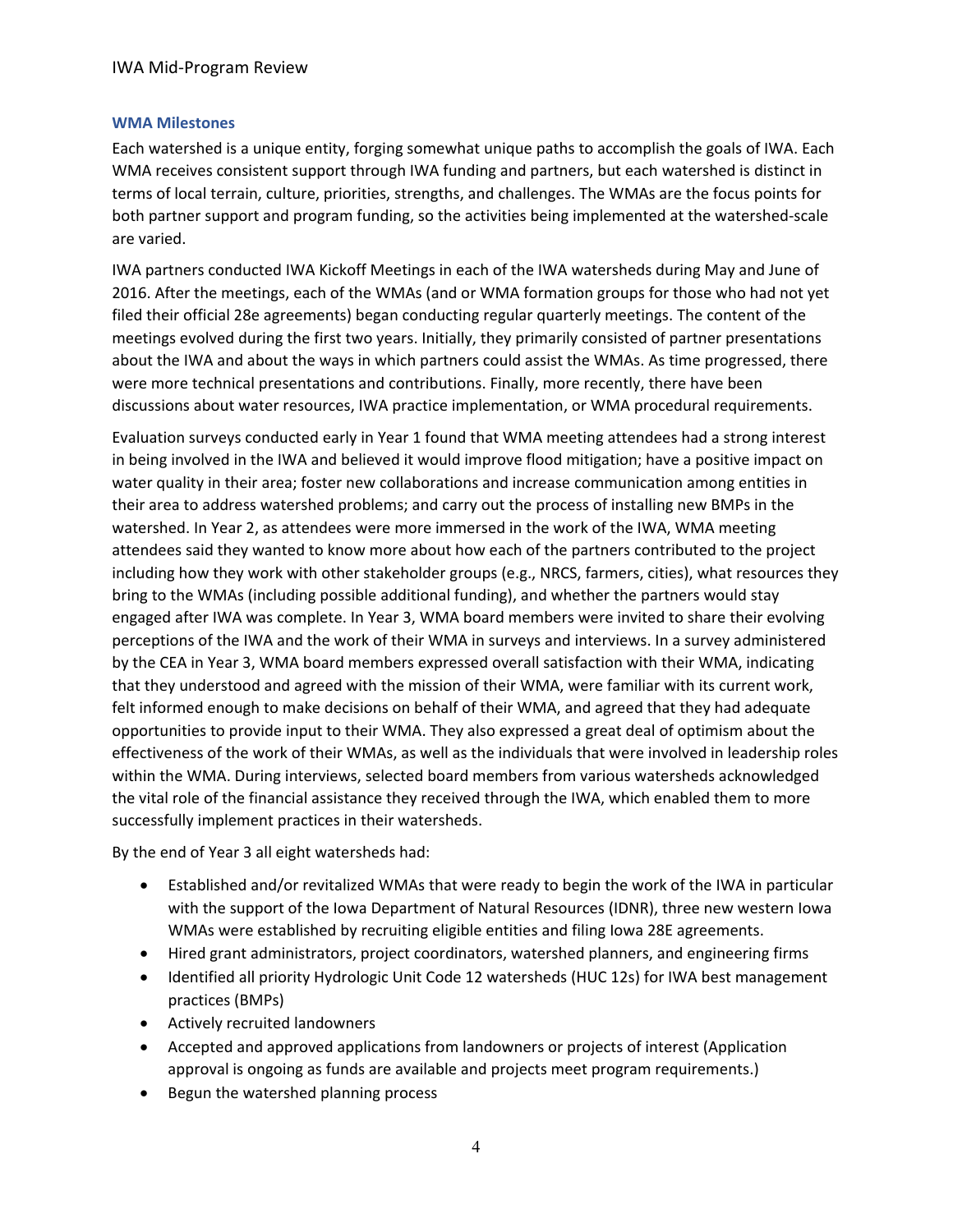• Begun marketing the new level of cost share from 75%/25% to 90%/10% with an opportunity for a waiver for projects constructed on public land

In Year 3, all WMAs were operating and making progress toward the goals of IWA; however, there was a range of progress for the WMAs in their process. The first IWA bid package to go out for bid was in the Middle Cedar Watershed Management Authority (Middle Cedar WMA) in spring 2019. At the time of this report, all but one of the watersheds had bid packages already approved by the board or currently under review, and all watersheds were making progress toward environmental review, hiring contractors, and construction. However, in a couple of the watersheds where they did not anticipate spending the money currently allotted to them, Iowa Economic Development Authority (IEDA) announced that they may need to reallocate funds to other watersheds with additional projects.

During their interviews in fall 2018, several PCs expressed regret that they did not yet have projects in the implementation phase in their watersheds. However, they readily identified the following indicators of success: initial landowner engagement and long lists of applicants; locating promising implementation sites; hiring an engineer; projects submitted to engineers for preliminary design; dollar amount associated with potential projects; getting bid packets ready to go out; getting through the environmental/archeological assessment process; and discussions with landowners about other conservation practices. PCs were excited to get construction underway as soon as possible to add this achievement to the growing list of current project successes.

In Year 3, nearly all IWA WMAs had begun to focus on their sustainability after IWA ends through activities like applying for additional funds for installing conservation practices or planning, approving letters of support for complementary water resources efforts, participating in WMAs of Iowa (a group organized by the ISU IWC to provide networking opportunities for WMAs), or embedding a section on WMA sustainability into their watershed plans.

# **IWA Partner Contributions and Support**

A major component of the IWA is the collaboration of many partner groups, each of whom was selected because of their unique expertise and ability to contribute to the overall mission of the program. They have been integral in supporting the development and functioning of the WMAs and the implementation of the IWA. The IWA planning partners (who have provided direction and oversight for the broader program) are:

- University of Iowa Iowa Flood Center (UI IFC)
- Iowa Department of Natural Resources (IDNR)
- Iowa Economic Development Authority (IEDA)
- Iowa Homeland Security and Emergency Management Department (HSEMD)

The remaining IWA partners, who have been contracted to provide technical assistance, support, or other deliverables, include the following organizations:

- Iowa State University Extensions and Outreach (ISU EO)
- Iowa State University Iowa Water Center (ISU IWC)
- Iowa State University Iowa Nutrient Research Center (ISU INRC)
- University of Iowa Flood Resilience Team (UI FRT)
- University of Northern Iowa Tallgrass Prairie Center (UNI TPC)
- Iowa Department of Agriculture and Land Stewardship (IDALS)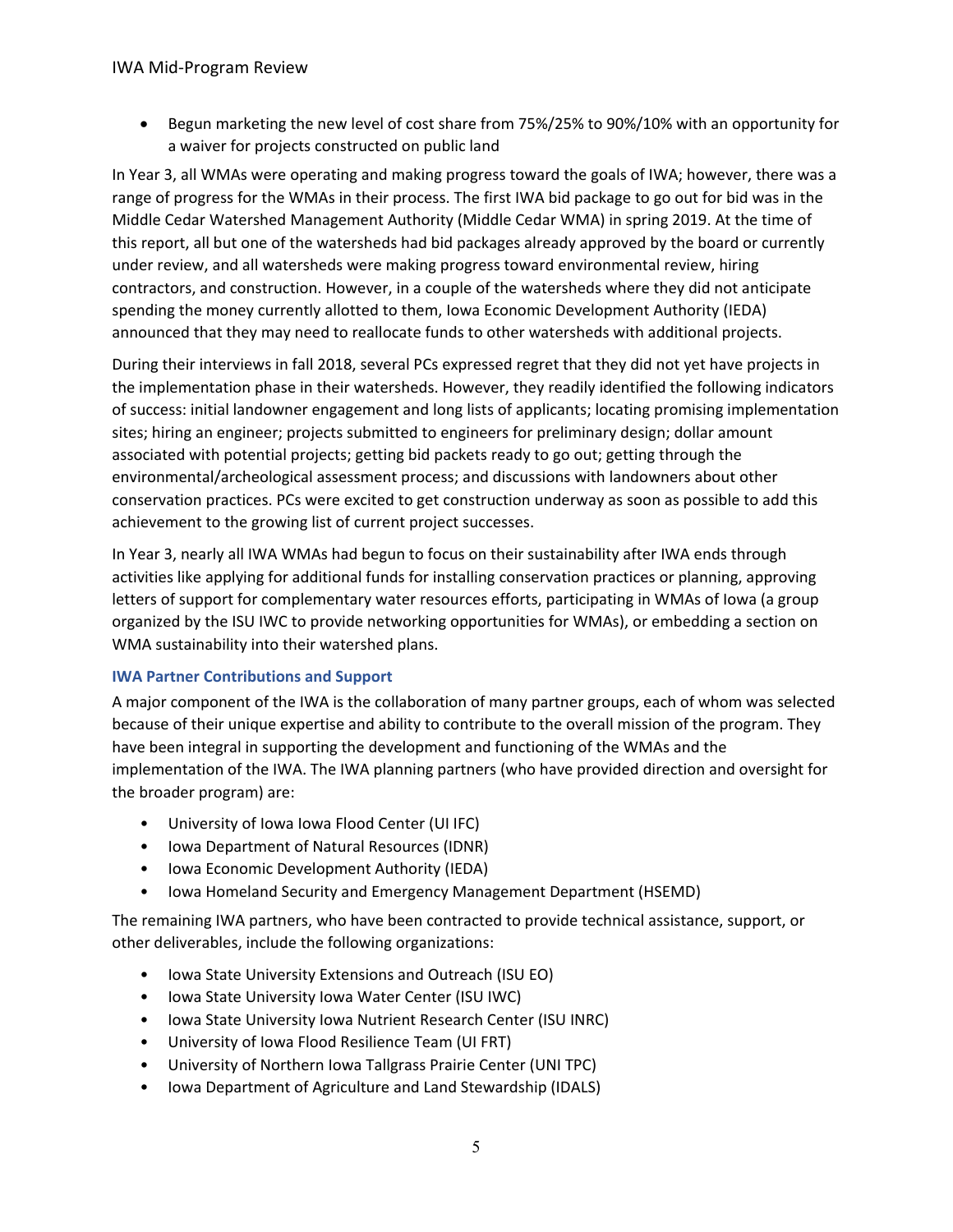During the first three years of the IWA grant, the partners pursued their goals by developing and maintaining relationships with the IWA WMAs, with stakeholders concerned about water quantity and quality across the state of Iowa, and with each other. While the IWA partners' self-reported contributions to the work of IWA were unique to the specific roles and functions of their organizations with respect to the IWA, many of their activities could be more broadly described as providing key resources and support to the project coordinators (PCs), as well as the members of the WMA boards.

In the first half of the grant, the IWA partners provided technical support to the WMAs in areas of hydrology, geology, and soil science. They also provided advice and guidance on WMA formation and regulation compliance, searching for and hiring personnel, and providing support for WMA personnel and planning teams. During Year 3, in a series of evaluation interviews and surveys conducted by the CEA, PCs, watershed board members, and watershed planners have all described ways that they have been supported by IWA partners and the impact that this support had on their work.

When board members were asked about the benefits of being involved in the IWA, they frequently cited the UI IFC, whose contributions have included providing technical modeling to develop plans and set goals, being "instrumental in education," providing robust analysis and guidance, and generally, "getting the ball rolling." Members of the UI IFC produced hydrologic reports for all WMAs and watershed planners for review and presented highlights from these reports during WMA meetings. Furthermore, UI IFC, in collaboration with a team of interagency partners and local emergency management coordinators, has identified priority locations across the state to expand the UI IFC stream sensor network, thereby improving their flood monitoring and forecasting efforts.

## **Leverage Partners**

HSEMD was charged with encouraging leverage partner engagement and matching their specific interests and expertise with the needs of the WMAs. Leverage partners have been active in different IWA watersheds and certain leverage partners have been invited to present during IWA project management meetings. During early 2019, the CEA collaborated with HSEMD to design and administer a survey to leverage partners in order to learn about this group's current and future interests in the IWA and in watershed management issues in Iowa. Respondents described their current role in IWA both generally (e.g., "support," "co-sponsor") and more specifically. Specific contributions included providing WMAs with information for watershed planning; assisting WMAs in applications for grants or other funding; providing technical advice; serving on WMA boards or attending meetings; promoting and supporting project implementation; providing feedback on communications; and helping with conservation planning.

All leverage partners identified ways they would like to be involved with the IWA in the future. Some indicated they would like to continue with the activities they were doing at the time; meanwhile, others offered descriptions of additional ways their organization could support the work of the IWA, such as collaborating in planning, providing "technical knowledge for upstream communities," supporting the WMA boards, and helping with engaging the agricultural community and with identifying and addressing natural resources issues.

# **Project Coordinators**

An important aspect of the IWA is the presence in each of the IWA watersheds of a dedicated project coordinator (PC) who is responsible for coordinating the IWA work in the watershed. During evaluation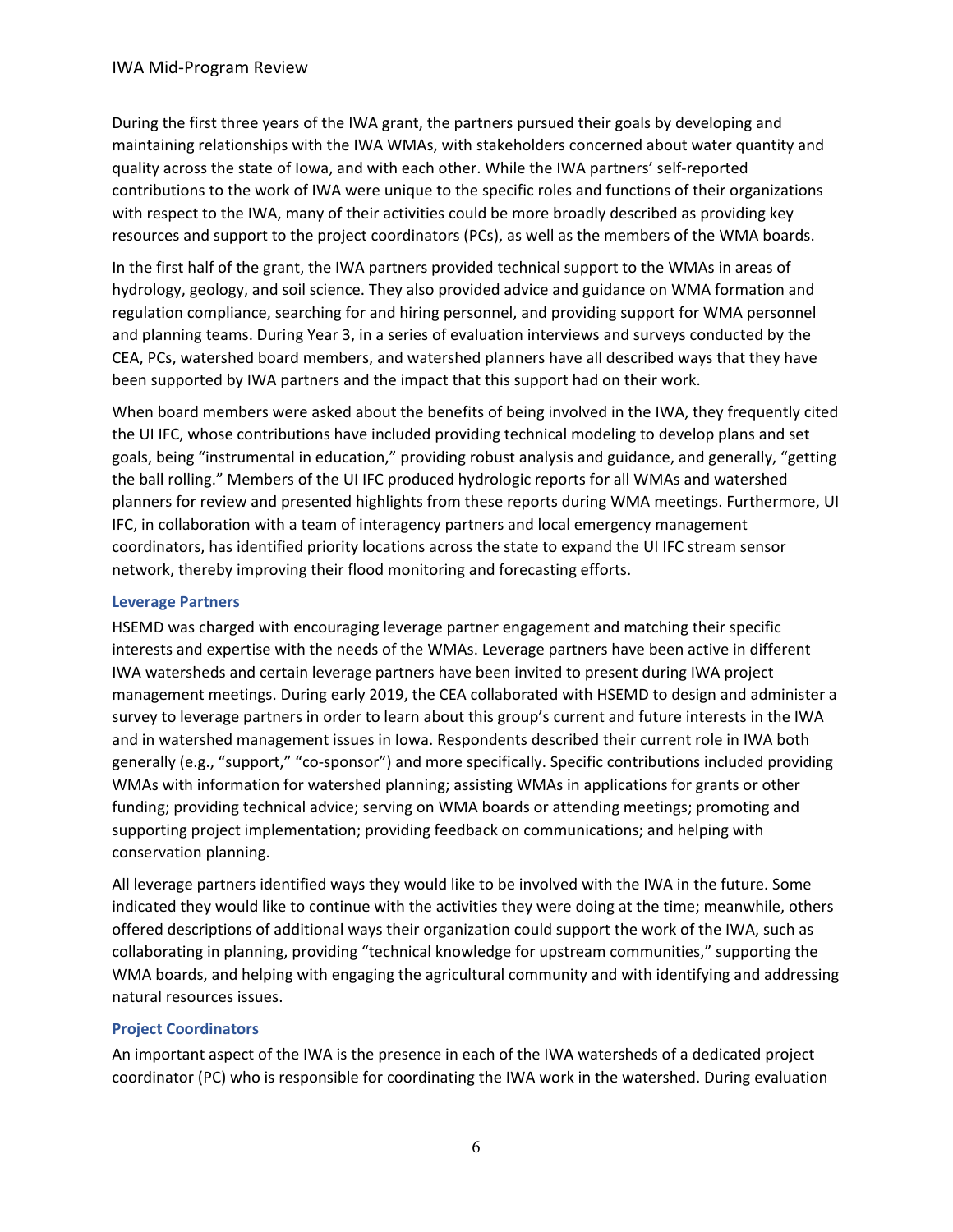interviews with board members, many specifically praised the work of their PCs, describing the board's confidence in their PC's capacity to successfully carry out the work of the WMA.

## *Hiring and training of PCs*

Another important element of the IWA is the funding to employ a dedicated PC in each of the IWA WMAs who is responsible for coordinating the IWA work in the watershed. The WMAs conducted their own hiring process for the PC positions with input and support from IWA partners. During Year 1, with support from the IDNR and the IDALS, the five previously existing WMAs had all successfully conducted searches and hired PCs, and East/West Nishnabotna WMC had hired a coordinator. Then, at the beginning of Year 2, the final PC was hired to work in the North Raccoon WMC.

The PCs hired by the WMAs had common educational backgrounds focused on the land and how it is used. They brought varied agency experience to their work (e.g., NRCS, US Fish and Wildlife Services, state and county conservation departments, AmeriCorps, and Pheasants Forever), but shared common interests related to working with people and having a positive impact on the land. WMA PCs have received consultation about how to get started on the IWA work from partner organizations (IDALS, IDNR, and UI IFC). Additionally, ISU EO organized multiple events with training sessions for the PCs including bi-annual Watershed Academies. During training, the UI IFC provided coordinators with extensive materials about the IWA, and IDALS created materials about HUD requirements and procedures, and a list of questions commonly raised by landowners who express interest in the project.

## *PC job responsibilities and work*

In an evaluation survey conducted early in 2018, PCs indicated that the work with their WMAs was going well and said they had a clear vision for their work in the watershed. They reported similar priorities (figuring out the logistics of selling practices; getting projects on the ground; planning; and outreach) and challenges (tight program timeline and slow progress on certain aspects of the project logistics). When asked about their confidence about spending the money allocated to their WMA, most PCs were quite optimistic. PCs also reported working with the IWA partners at varied levels and receiving different types of support. Generally, PCs said they benefitted from strong communication with the partners but had some ongoing confusion over partners' roles. Despite any confusion, PCs reported receiving support from partners in the form of training, technical data, guidance, and communication and outreach materials. During their interviews in fall 2019, PCs described receiving support from the partners in the following ways (partners listed in alphabetical order):

- HSEMD: Varied interactions with the HSEMD team members including facilitating communication with project partners, providing information about flood damages, and reviewing materials to be submitted for environmental review
- IDALS: General guidance in addition to specific support from IDALS related to requirements for implementation processes and projects
- IDNR: Answering questions, providing general support, and initiating an informal PC group
- IEDA: Answering questions and general support, verifying that processes are being done correctly, and supporting PCs throughout the necessary review processes (cost share change to 90%/10% and environmental review)
- ISU EO: Hosting the Watershed Academies, developing materials about practices for outreach, providing support for outreach (contacts, planning), and reviewing materials.
- ISU IWC: Facilitating the WMAs of Iowa, hosting the Iowa Water Conference, and providing Daily Erosion Project data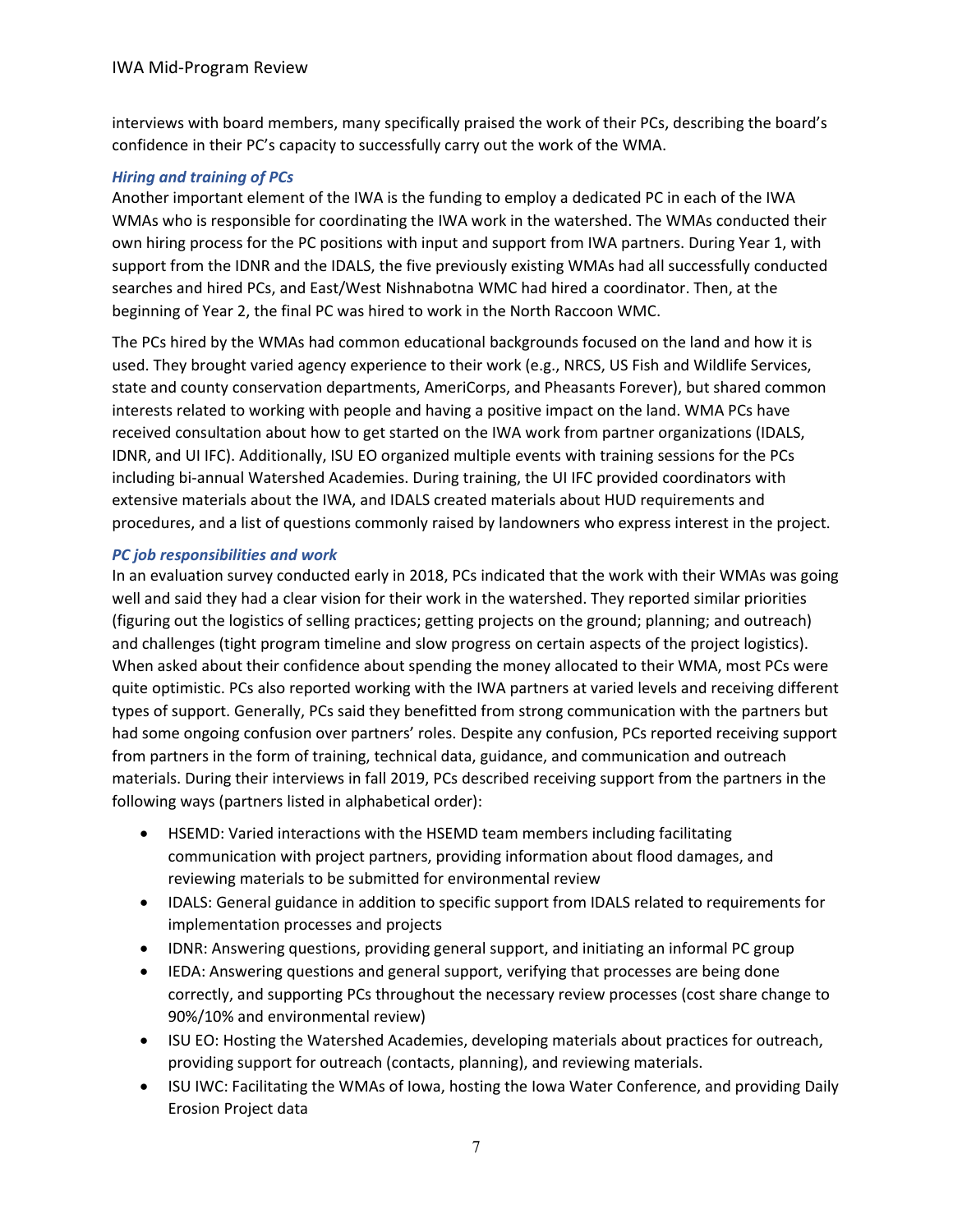- UI FRT: Providing social resilience information, answering questions and recommending valuable training events
- UI IFC: Online tools, Agricultural Conservation Planning Framework (ACPF) analyses, answering questions and general support, social media and outreach
- UNI TPC: Receiving seed mixes, sharing contractor lists, and answering questions

In addition to support from the IWA partners and other stakeholders, the PCs also reported that a great source of support came in the form of interactions with other IWA PCs, both informally and formally. They described group meetings or conference calls as valuable opportunities to share critical information and support each other through challenges.

Transitioning to the start of Year 3, PCs described how their work priorities centered primarily on project implementation. PCs cited the following activities as being central to their role in the IWA: making connections between all stakeholders involved in the project; recruiting landowners and soliciting interest in the project; serving as the conduit between interested landowners and project resources; identifying potential projects; and implementing the vision of the IWA on the ground. Additionally, during WMA meetings PCs in many of the WMAs reported doing some sort of outreach in their watershed, and three PCs described specifically engaging or planning to engage women landowners in these efforts. Additional priorities mentioned by the PCs in Year 3 included reviewing and finalizing watershed plans and supporting efforts for water quality monitoring.

# **Watershed Planners**

Another important element of the IWA is the explicit designation of funds for IWA WMAs to secure watershed and flood resilience planning services to produce a FEMA-aligned, comprehensive watershed plans that addresses factors contributing to flooding and water quality within the watershed. These efforts have proceeded at different rates in each of the watersheds over the course of the first three years of the grant.

During Year 1, with guidance from the IDNR, the five eastern Iowa WMAs engaged planning contractors to create watershed plans. Contractors met with WMAs to share the start of their planning process, met with community members, and conducted and analyzed surveys of landowners and other watershed residents. By the end of Year 1, one additional WMA was soliciting bids for planning services (East/West Nishnabotna WMC) and one had formed a committee to publish a request for proposals to engage their planning services (North Raccoon WMC). As of August 2018, all IWA watersheds had engaged watershed planners.

Toward the end of Year 2, planners indicated that they were on schedule to complete their watershed plans by the time designated; however, two expressed some concern that the workload was heavy for the established timeline. Then, in Year 3, two planners indicated that they were no longer on their original schedule, and three planners indicated that the workload was not reasonable for the established timeline. In Year 3, planners were asked their opinions about integrating hazard mitigation information into the plans, and all indicated that integrating and organizing information related to hazard mitigation plans went smoothly. They also agreed that working with the IWA partners in this process was going well.

In Year 3, two watershed planners presented final versions of their plans, three watershed planners made drafts available for the board and public comment, and one watershed planner continued to share elements of the plan with the intention to provide a draft for official review in late summer 2019. North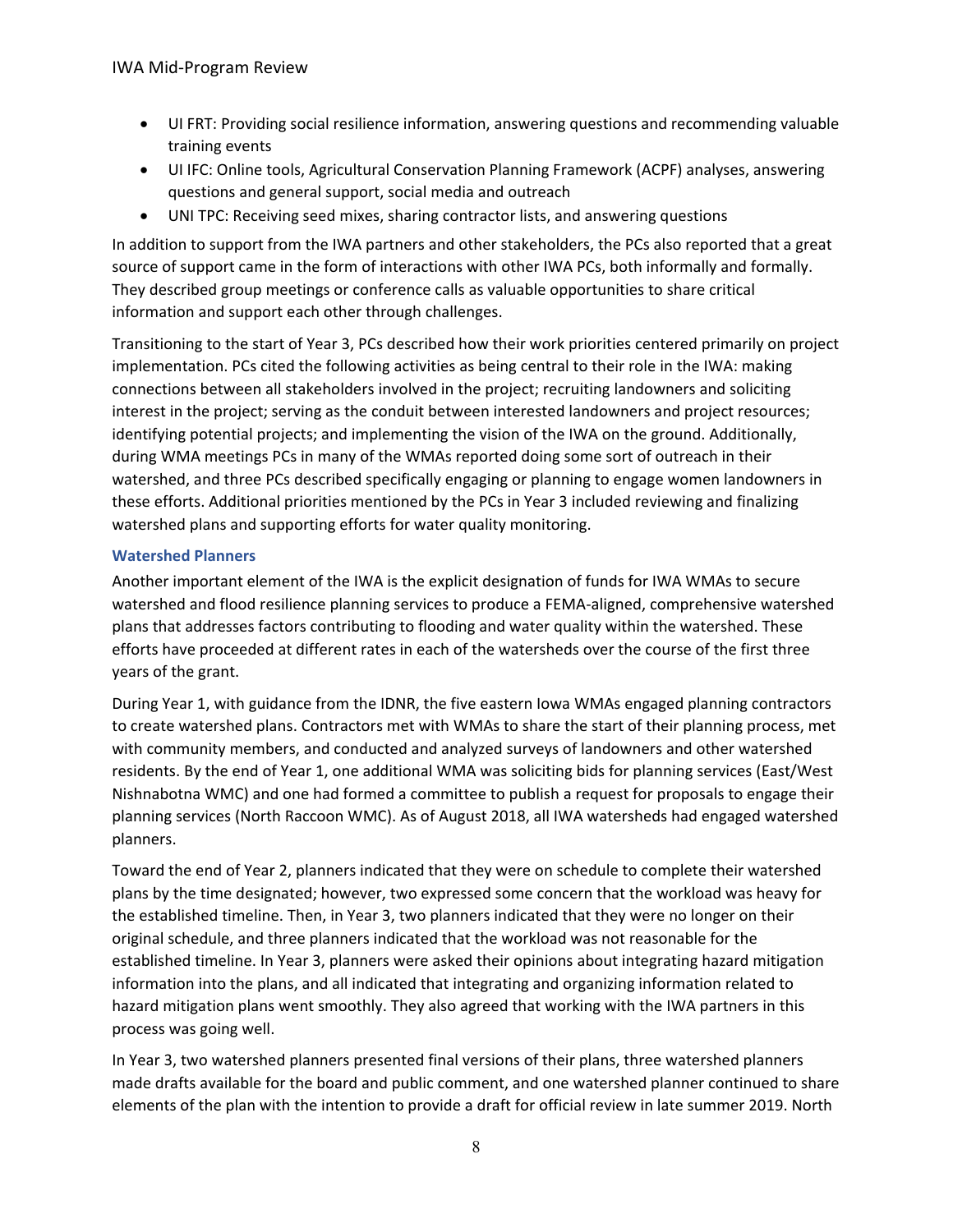Raccoon WMC was the last IWA WMA to select their planner and start the process. In surveys and during WMA meetings, planners described the following activities as parts of their planning process: community and board input sessions; integrating data received from partners; hiring additional contractors for support; and facilitating a flood resiliency simulation activity. Additionally, two WMAs extended their planning contracts during this grant year to allow planners adequate time to integrate additional data and feedback.

When asked about the future utility of the watershed plan, planners agreed that securing a sustainable funding source and implementing the plan were the most important tasks that remained for WMAs. Moreover, the planners indicated that a PC would be needed in order to carry out these tasks.

## *Partner contributions to the plans*

During the first three years, IWA partners worked to support the WMAs in the planning process and in providing in-depth analysis of the HUC 8 watersheds.

- In Year 2, UI IFC worked with WMAs to recruit landowners to allow the placement of hydrologic monitoring stations and water quality sensors in each watershed. The UI IFC also produced hydrologic assessment reports for each of the IWA watersheds. Including UI IFC engineers attended many WMA meetings to provide updates on their progress on the assessment work and on other relevant flood-related information. Phase I hydrologic assessment reports were delivered in late summer 2018 and early 2019.
- UI IFC staff worked to compare maps of existing BMPs created by the IDNR, IGS, and ISU, with output from the Agricultural Conservation Planning Framework (ACPF), a planning tool that recommends placement for potential BMPs. This comparison of needs vs resources, along with input from project coordinators on landowner interest in the selected HUC 12s is part of the process of understanding where effective BMPs to hold water on the land could be installed.

In support of the hydrologic assessments for the IWA watersheds, the UI IFC developed the Generic Hydrologic Overland Sub-surface Toolkit (GHOST) to model simulated flood conditions. UI IFC engineers built GHOST by modifying and enhancing PIHM, an earlier simulation model from Penn State University. The UI IFC hydrologic assessments reports used GHOST in the eastern Iowa watersheds and US Army Corps of Engineers modeling tool (HEC-HMS) in the western Iowa watersheds for the Phase I reports and will use GHOST for all IWA watershed modeling in the Phase II reports.

In two surveys conducted at the end of Year 2 and at the midpoint of Year 3, watershed planners all agreed that working with the IWA partners was going well. In Year 3, planners were asked to share their opinions about integrating hazard mitigation information into plans, and all indicated that integrating and organizing information related to hazard mitigation plans went smoothly.

# **Flood Resilience Team**

Flood resilience is a construct without an agreed upon definition or process, and the development of the University of Iowa Flood Resilience Team (UI FRT) activities and its ongoing program evaluation continue to be developmental. The UI FRT has made strides toward defining and operationalizing flood resilience and integrating it into the forefront of hazard mitigation planning.

The goals defined by the UI FRT members during the first year of the project<sup>[3](#page-8-0)</sup> were:

<span id="page-8-0"></span><sup>3</sup> A description of the process of goal definition for UI FRT is included in the *IWA Year 1 Evaluation Activities Report*.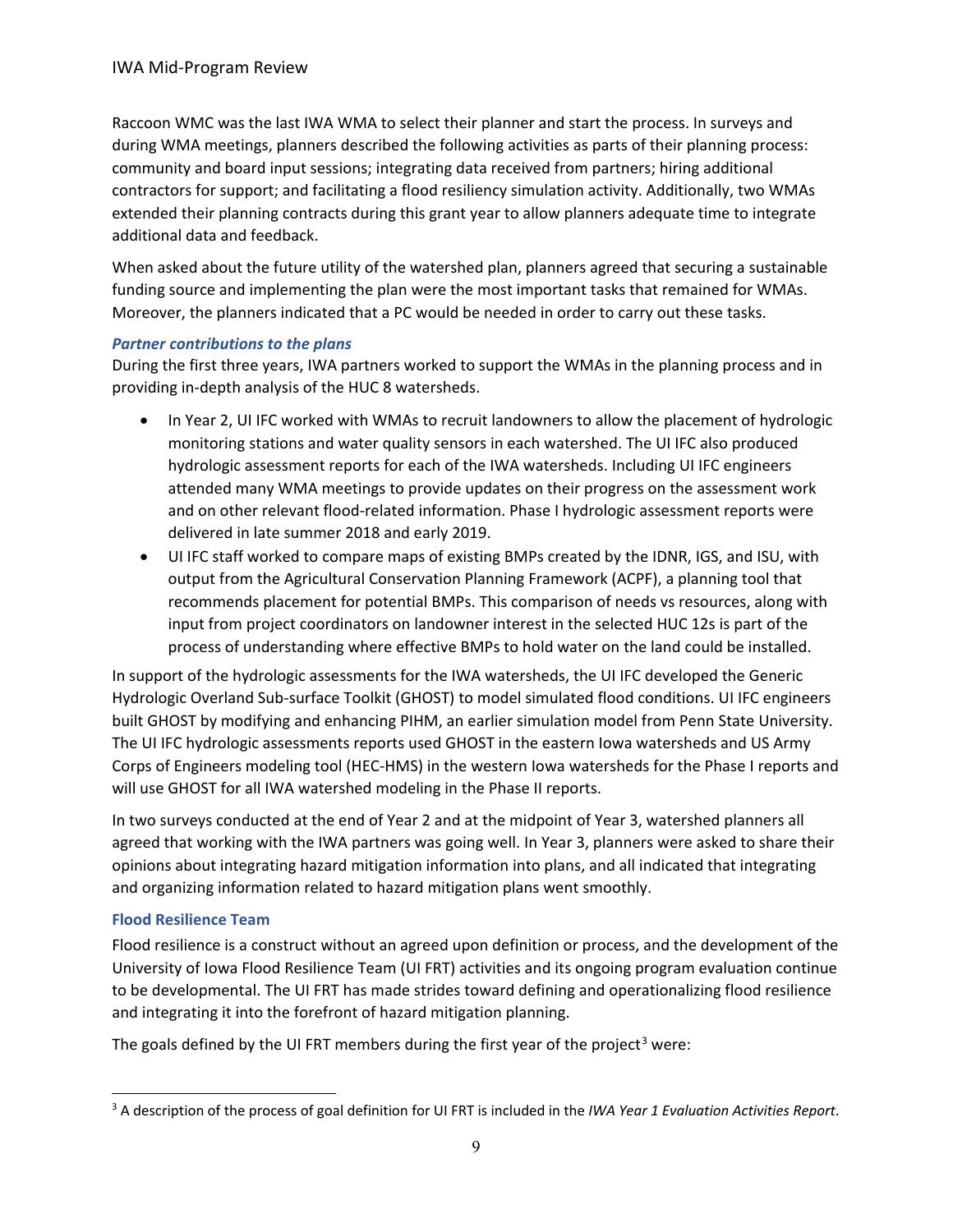- 1. Measure, visualize, and communicate flood resilience resources
- 2. Enhance flood resilience content in formal watershed plans
- 3. Improve social resources for flood resilience

In writing the IWA proposal, the UI FRT described exploring innovative approach to flood resilience, and IWA leadership decided that intensive evaluation efforts would focus on resilience in the project. As the work of the UI FRT is more open-ended and is an evolving process, the evaluation to document the activities and outcomes is also different than the overall evaluation of the IWA. Progress is described below year by year.

# *Year 1*

During Year 1, the UI FRT experienced a year of intense definition and development. UI FRT members engaged in research and discussion related to the best ways to define and measure flood resilience, presented their program during two rounds of WMA meetings, and fostered connections with other people and groups in the state interested in flood resilience work.

A noteworthy development during Year 1 was that UI FRT established a partnership with the Iowa Department of Homeland Security and Emergency Management (HSEMD). Driven by both teams' interest in the human aspects of flood resilience, the teams created a partnership to work with watersheds to develop watershed plans to complement county Hazard Mitigation Plans.

# *Year 2*

In Year 2, the UI FRT worked with collaborators from HSEMD and the UI IFC to develop Flood Resilience Action Plans (FRAPs), documents to be used locally to help communities be more prepared for disaster and decision making. In July 2018, the UI FRT indicated that, given the input received from the first rounds of feedback, they were going to make significant changes to the organization and purposes of the FRAP, and the schedule for completing the FRAPs was also going to be altered.

In August-October 2017, WMA meeting attendees across project watersheds reported varied levels of understanding of the role of UI FRT. During May-August 2018, the UI FRT either presented WMAs with an introduction to flood resilience or a discussion of resilience as it applies to flood mitigation and hazard planning work. In all cases, when asked in a survey to identify which aspects of the flood resilience work were most important to their watersheds, responses were varied and included things such as providing them with links to emergency management agencies, the "social side" of resilience, the potential to plan and mitigate flooding based on models and simulation, and the need for more communication and awareness about flood risks and mitigation potential.

In Year 2, the UI FRT led and participated in meetings with parties both internal and external to the IWA. The purpose of some of the meetings was to explore potential connections, and then build on these connections. These connections included groups from private industry related to water issues, RC&Ds, and existing disaster recovery coalitions.

Over the course of Year 2, the PCs indicated that they increasingly understood the role of the UI FRT and reported benefitting from the UI FRT through clarification of the UI FRT's role within IWA, gaining a better understanding of the concept of community resilience, and getting UI FRT support in creating presentations for local residents. One watershed planner said they planned to use UI FRT support for "connecting the resiliency plans with hazard mitigation plans so they are recognized by FEMA and emergency management."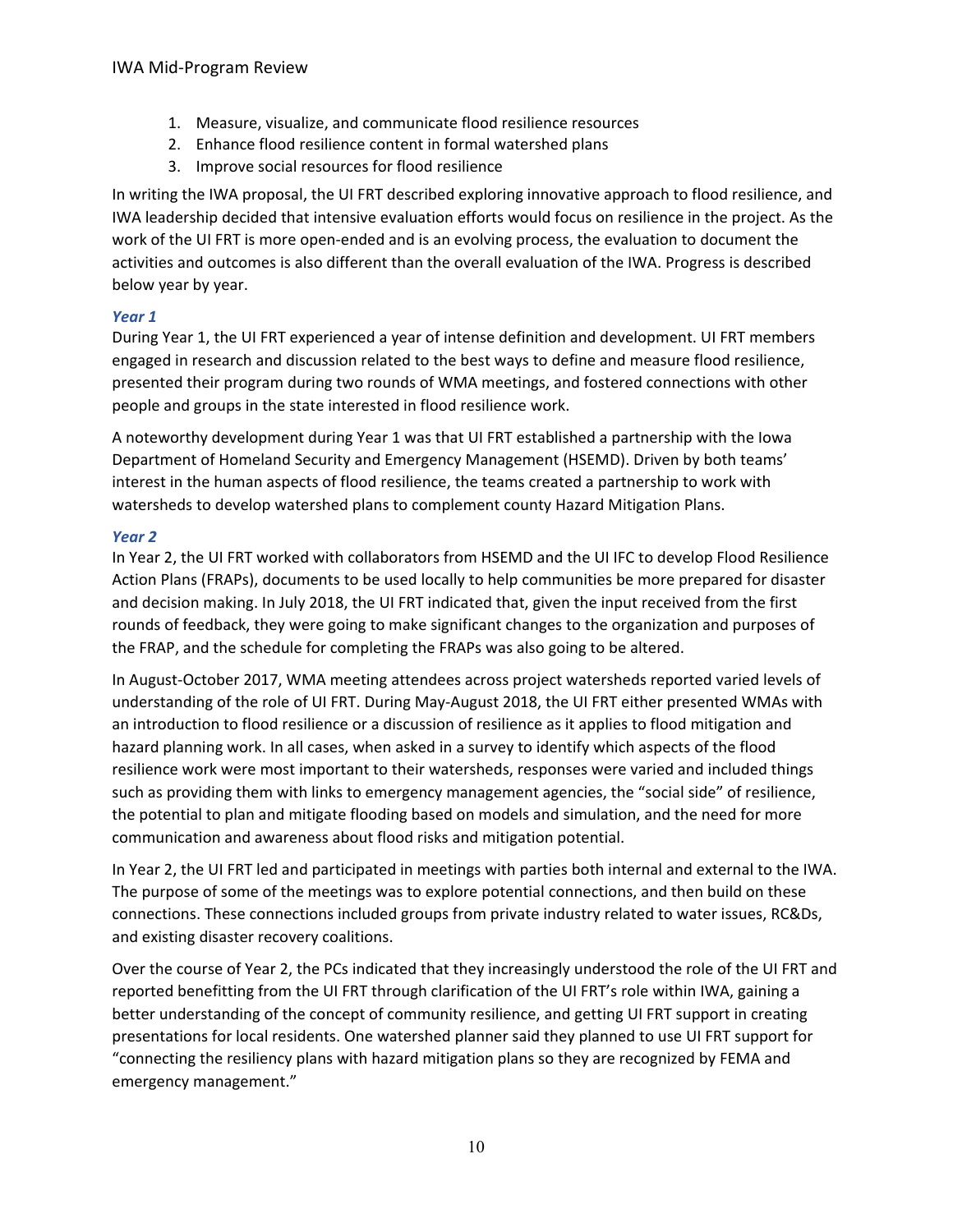## IWA Mid-Program Review

## *Year 3*

In Year 3, the UI FRT employed a new strategy to collaborate with contractors and partners to develop the project deliverables. The UI FRT and their collaborators or sub-contractors have been working on the following activities:

- FEMA Multijurisdictional Plans: The UI FRT is collaborating with the HSEMD and the UI IFC to support the development of FEMA multijurisdictional flood hazard mitigation plans.
- Flood Mitigation Elements for Watershed Plans: Building on the work from Year 2, the UI FRT collaborated with HSEMD to integrate flood mitigation elements into IWA watershed plans.
- Community Care Coordination System: Building on discussions with Hawkeye Area Community Action Program (HACAP) from the previous years, and now also in collaboration with the United Way of Linn County, in Year 3, the UI FRT team continued to seek ways to concretely support vulnerable populations in Linn County during and after flood events.
- Flood Resilience Action Plans: The UI FRT's Flood Resilience Action Plans (FRAPs) have continued to shift in focus and scale over the course of Year 3, with the focus now on contractor-based, community-scale plans.
- How-to Guide: In response to feedback about the presentation of social vulnerability information, the UI FRT developed a How-to Guide for planners on ways to incorporate social resilience information into watershed plans in a useful and accurate way.
- Dubuque Survey: The UI FRT has been collaborating with the Bee Branch Healthy Homes (BBHH) team since Year 1 to develop and administer social resilience surveys to participants in the BBHH program.
- Outreach and Education: In addition to the targeted activities of the UI FRT, the team regularly interacted with local and national stakeholders who were also engaged in community resilience work.

#### **Bee Branch Healthy Homes Resiliency Program**

Bee Branch Healthy Homes Resiliency Program (BBHH) in Dubuque, IA is a program helping low- or moderate-income home or property owners through forgivable loans to increase the flood resilience and safety of their homes. Additionally, home advocates, social workers from the Visiting Nurses Association, conduct assessments with all participants to match them with community resources from which they could benefit. Based on the collection and synthesis of the data sources, the BBHH Project appeared to be in full swing and achieving all their benchmarks with limited setbacks.

During Year 1, the City of Dubuque BBHH accepted and reviewed applications for participants and conducted home inspections, as well as Home Advocate-conducted intake assessments. Though team members noted that administrative setbacks had delayed the onset of construction, they had already witnessed benefits related to participants' relationships with home advocates and remained confident that the BBHH would have a positive impact on participants' lives.

During Year 2, BBHH team members described that they were getting both busier and more comfortable with their work in serving the needs of eligible residents. They continued to cite the following ways that participants were benefitting from the BBHH program: less water in properties, families could use their basements again, families were experiencing less stress and worry, were receiving referrals for needed resources, and there was a "human touch." A major theme throughout the interviews was that there is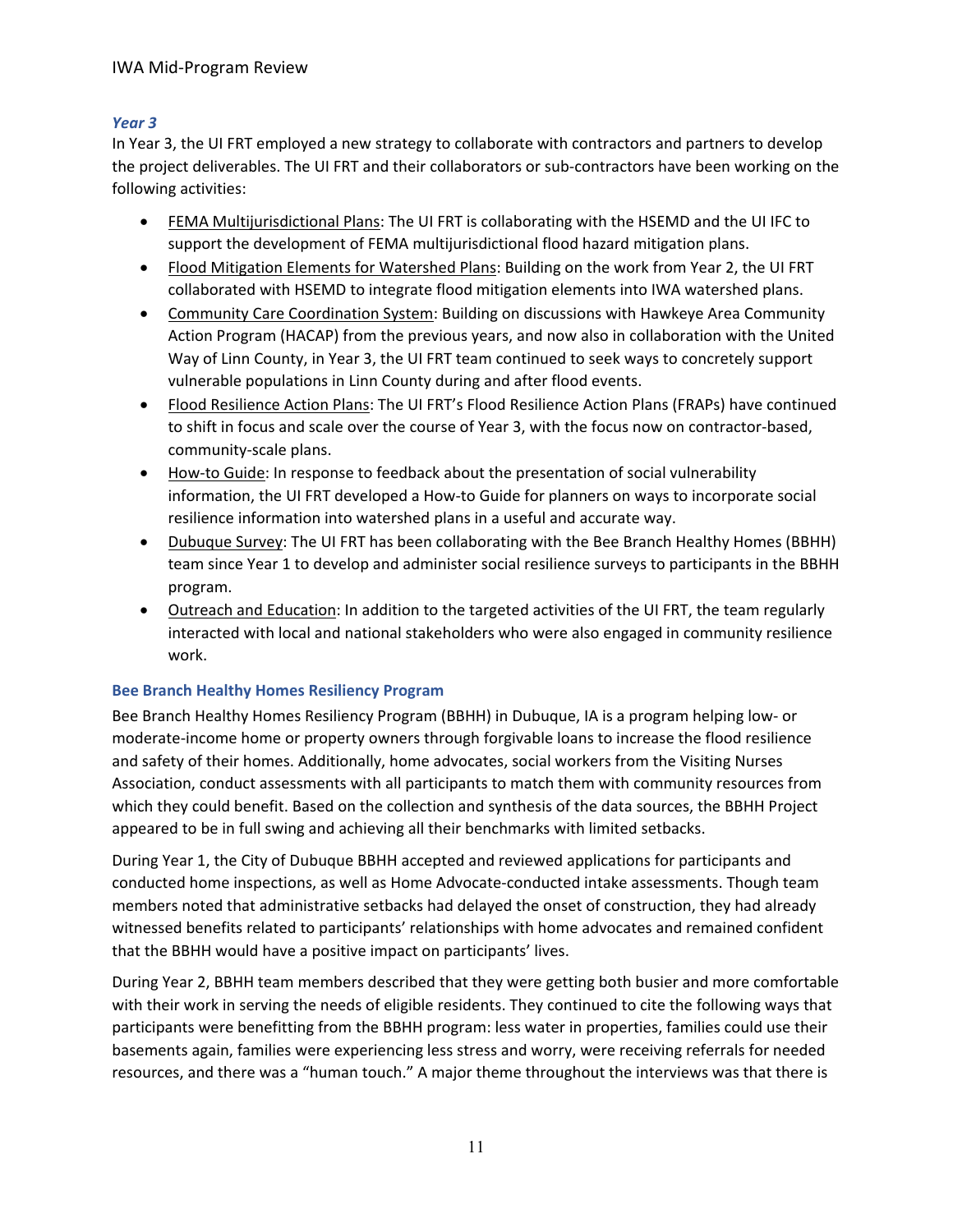no "one size fits all" approach to this kind of work. Accordingly, it is important to be responsive to the needs of each individual.

Also in Year 2, during evaluation interviews, a majority of BBHH clients believed that participating in the program would have a positive impact on their lives financially, personally, and through increased pride in their neighborhood. One participant said, "I think it's a wonderful project. I think that the work they did, outside of just helping the homes and the sustainability of the homes in this area that they did for Bee Branch, the landscaping and the securing of all that…is beautiful." The group described the "best parts" of the program to be the work done on their home to prevent further water damage, working with the City of Dubuque team members and contractors, and that low- or moderate-income residents have access to this type of program.

During Year 3, the feedback from a majority of BBHH clients about their involvement in the program was overwhelmingly positive. Major themes throughout the interviews were an appreciation for the financial assistance to complete the various flood resilience projects on their homes, increasing the safety and security they experienced as a result, and how impressed they were by the coordination efforts of the BBHH team members.

Although clients consistently praised the BBHH staff, their experiences working with contractors was reportedly much more diverse. Some expressed varying levels of frustration with the overall quality of the contractors' workmanship and effectiveness of their communication, as well as the time of the project from start to finish. Issues with contractors ranged from simple lack of attention to detail and miscommunications, to more alarming safety violations. Some clients were able to have their problems remedied through intervention from the BBHH home advocates; however, others felt reluctant to reach out to their advocate or were unaware of the scope of the advocate's role in the program. Despite setbacks, BBHH clients were grateful for the work that was done on their homes.

BBHH staff reported that their roles were largely unchanged from prior years. They described ways that BBHH clients are benefitting from the program: physical improvements in keeping water from their homes; less stress among the families resulting from financial difficulties; improvement in the health of the residents; and up-to-date information about services available to residents that they did not know existed. The BBHH team members were asked to identify gaps in available programming to meet Dubuque residents' needs. They reported that Dubuque does a great job in general, but a couple mentioned some areas that could be improved, including assistance with pest control, public transportation gaps, and access to mental health services. Challenges experienced by the BBHH team members were contractor shortages, weaknesses in internal communication for the home advocates, and staffing issues.

The BBHH program contractors who responded to a survey indicated that they did not feel deterred from bidding on BBHH projects and planned to continue bidding on future projects, despite some differences of opinion in the bidding process. Much of the challenges they reported related to their experiences as sub-contractors working with general contractors. They recommended that the BBHH team should act as the general contractor or that there should be no general contractor at all.

# Reflections from Key Stakeholders

At the midpoint of the IWA grant, key personnel from the partner organizations and WMA boards were invited to reflect on the progress made thus far, as well as the future outlook during the final two years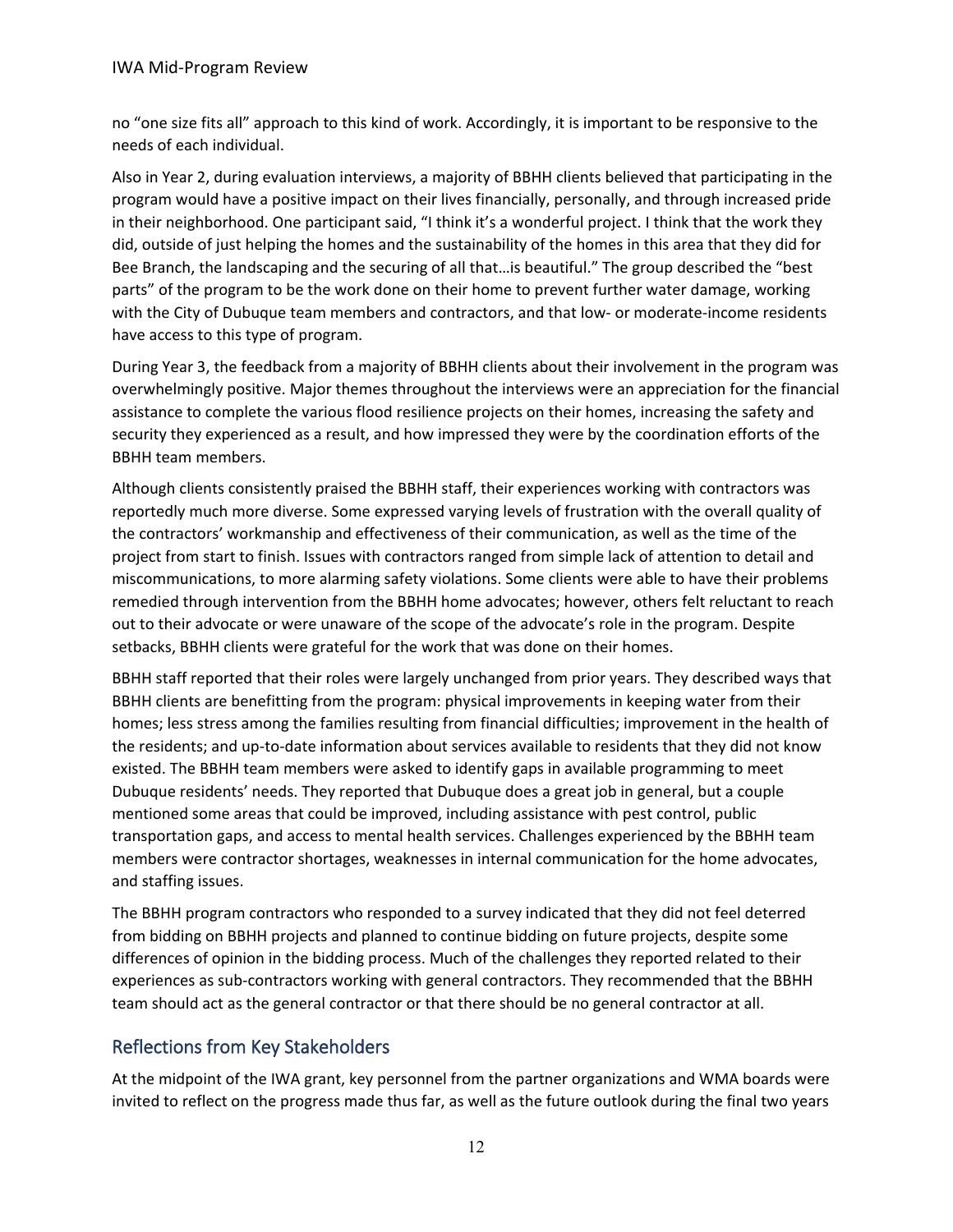of the grant and beyond. Note that, while project coordinators (PCs) also participated in similar interviews, their responses were more focused on the implementation aspects of the grant and have been incorporated in the section above. This section will be organized according to the following topic areas: the benefits of participating in the IWA, the strengths and weaknesses of the overall watershed approach and the WMAs as the coordinating entities, and the challenges that lie ahead and the sustainability of the current activity.

#### **Benefits of Involvement in IWA**

Looking back at the accomplishments and outcomes of the IWA project through the halfway point in the grant, stakeholders identified a range of benefits, which largely centered on the physical and quantifiable impact of the work being carried out or the level of engagement and collaboration in the WMAs.

#### *Physical impact*

Even though most WMAs had yet to begin construction on their projects at this point, there was an overwhelming consensus that a primary benefit of the IWA has been the potential for measurable improvements in the areas of water quantity and quality. Board members focused on the vital role of the financial assistance they received, which enabled them to successfully fund the implementation of practices in their watersheds. They also mentioned how these practices have the capacity for "reducing instances of flooding" and decreasing the nutrient content not only where they are being installed, but also for other downstream communities. The partners were slightly more cautious about the extent of the physical benefits that will be experienced as a result of these practices. The predicted scale of the benefits, as well as the degree of certainty of their outcomes, varied among the partners. Some projected significant and lasting positive impacts; meanwhile, others discussed the potential for more localized impacts of the practices and pointed toward the larger sums of money that would be needed to affect the desired changes across the entire state. Regardless, several partners were optimistic about the potential avoidance of future losses and damages to property through the work of this grant.

#### *Engagement in the WMAs*

One of the major themes that consistently emerged in some form across nearly all stakeholder groups was the notion of engagement. For some, this was in reference to the increased levels of interest, activity, and collaboration occurring in and through the WMAs; for others, engagement was exemplified by the support and guidance of key partners in carrying out the work of the WMA. Still others viewed engagement as coming from landowners or public individuals and groups beyond those directly implicated in the IWA.

Although some WMAs existed prior to the IWA, the formation of several new WMAs through this grant has served as an important early outcome of the project that may continue to pay dividends down the road. Within these organizing entities, board members and partners alike have cited the importance of being able to make connections and network with individuals from many disparate organizations that all have common objectives. Board members repeatedly emphasized the value of being supported by partners that have vast technical knowledge and expertise. In particular, they described benefiting from the leadership and guidance of the planning partners and becoming properly equipped through ongoing education to successfully establish and achieve their goals as a board. Likewise, partners also shared evidence of individual or organizational capacity-building that they experienced through collaboration with other individuals and organizations in the WMAs. For example, several partners described expanding the scale or scope of their work or developing a better understanding of the roles of other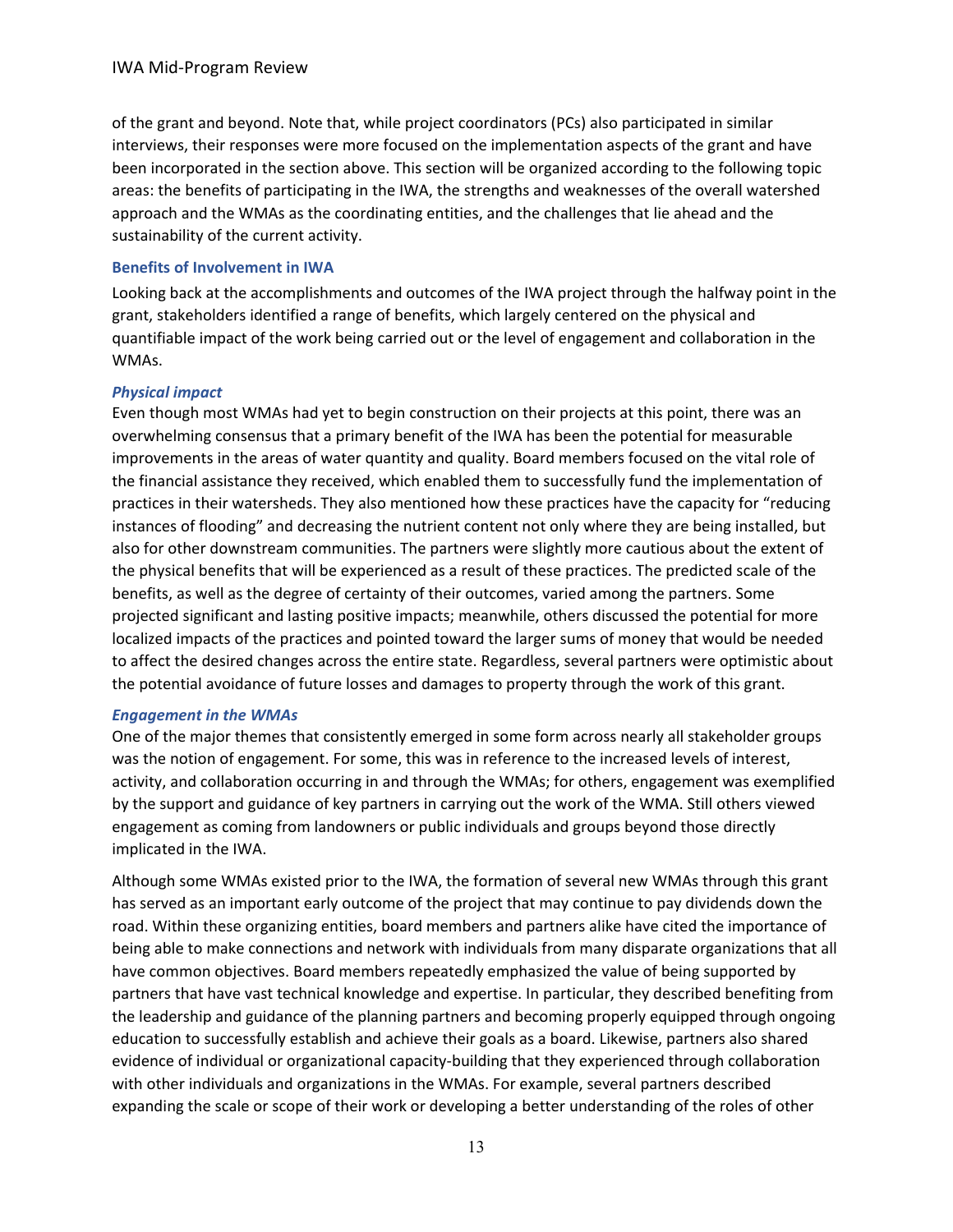partner organizations, which in turn has enabled them to be more effective in their own work. According to key stakeholders, this level of collaboration and networking has also strengthened the current work of the IWA.

Looking to other outcomes of this collaboration, board members and partners each discussed how this increased engagement has facilitated a greater awareness of the watershed approach (explicit acknowledgement of the hydrology of a watershed and the interaction of upstream and downstream communities) among stakeholders within and outside of the WMAs. First and foremost, has been the development of knowledge and awareness of the board members themselves. For example, board members from both Middle Cedar and English River WMAs offered personal anecdotes of their level of awareness regarding the causal relationship between farming practices and water quality. A small handful of partners also recognized increased agency and awareness among the board members, suggesting that they have a more fundamental understanding of why they gather and how they function within their geographic (rather than political) boundaries. Another critical manifestation of the watershed approach would be the bridging of rural and urban perspectives, which was evident in both the Clear Creek WC and English River WMA. Ultimately, the collaboration and increased awareness of the watershed approach has begun to build momentum that may lead to greater sustainability of the WMAs beyond the life of the IWA.

## **Strengths and Weaknesses of the WMAs**

While there were inherently unique strengths and weaknesses when considering each individual WMA, there were also several consistent themes that emerged when discussing the collection of WMAs more broadly. Many of the strengths appeared to parallel the benefits as outlined above; meanwhile, the weaknesses provided an indication of opportunities for growth as the WMAs look toward the future sustainability of their entities and the watershed approach more broadly.

#### *Strengths*

Themes of local engagement and support from partners were complemented by praise for the quality of the staff that play key roles in the WMA, as well as the diversity of perspectives that have been represented on their respective boards. Based on their survey responses, board members reportedly understood and agreed with the mission of their WMA, were familiar with its current work, felt informed enough to make decisions on behalf of their WMA, and agreed that they had adequate opportunities to provide input to their WMA. They also expressed optimism about the operational effectiveness of their WMAs, as well as the individuals that have been involved in leadership roles within the WMA. In their interviews, multiple board members specifically praised the work of their project coordinators, describing how confident they have been in their capacity to successfully carry out the work of the WMA. Several of the partners echoed the positive statements about the overall quality of the participants involved and their ability to effectively "move things forward on a local level." Board members in particular highlighted the diversity of individuals and partner groups engaged in their WMA, which for some was novel and directly attributable to the IWA at large.

#### *Weaknesses*

The main area of weakness appeared to be the ability of the WMAs to sustain the initially high levels of interest and engagement. Additionally, the range of experience and knowledge of board members, as well as their feelings of insecurity surrounding funding, have clouded some of their ability for their WMAs to, in the words of one partner, be "utilized to the extent possible for the impact they could be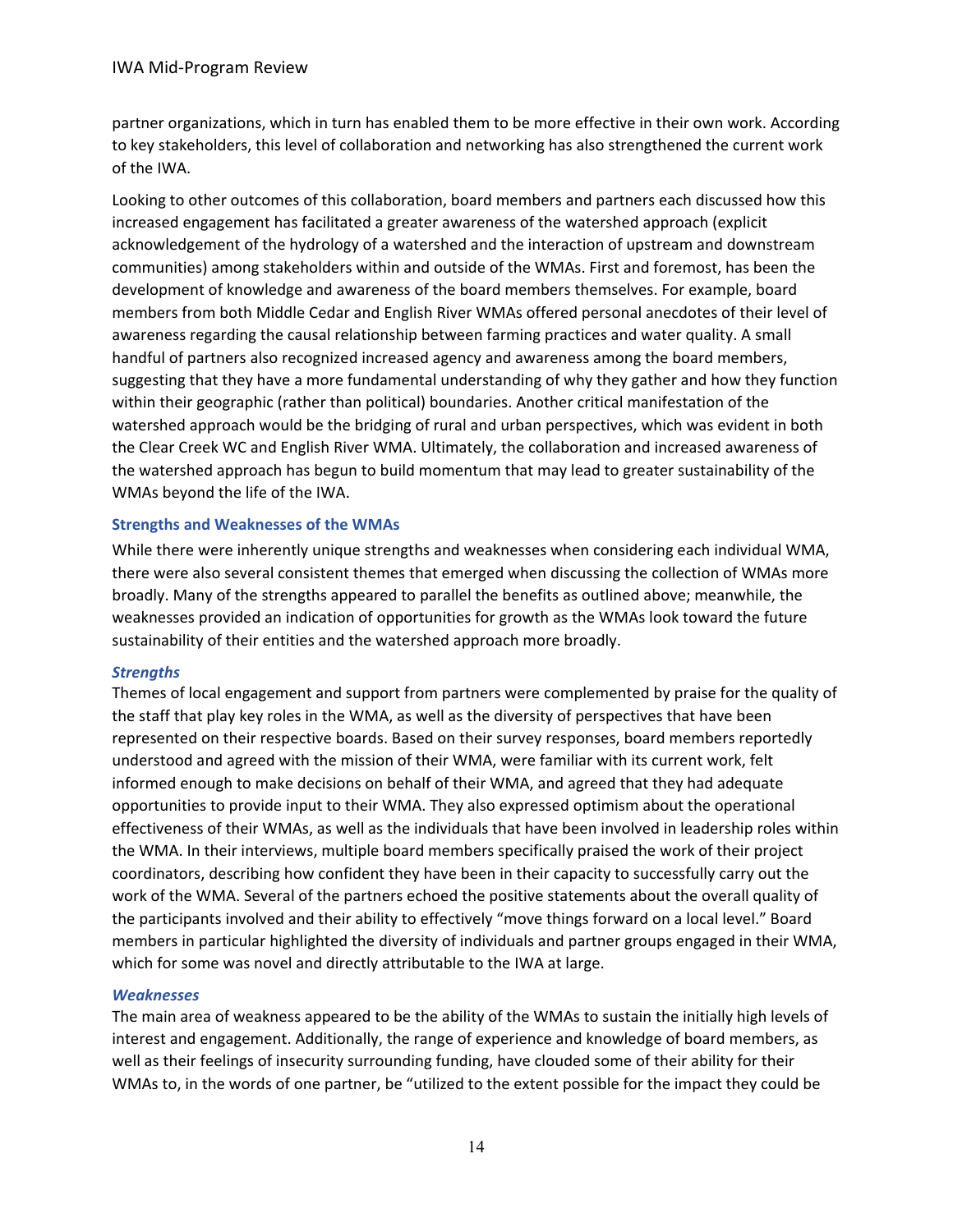having." This endeavor was described as a "voyage of discovery" in which individual WMAs are learning lessons that hopefully will lead to greater resiliency and effectiveness over time.

Board members and partners consistently agreed that the interest and excitement related to the awarding of the grant has begun to wear off. Especially toward the midpoint of the grant, it has become increasingly difficult for them to sustain that initial level of interest, with several WMAs experiencing more frequent attendance and quorum issues at their quarterly meetings. Although the reasons for the decline may be numerous, including a lack of grassroots formation, the board members and partners have begun to view this as a weakness that must be swiftly addressed to ensure their ability to continue carrying out the work of the IWA in the final two years of the grant.

While the diversity of WMA board members was initially viewed as a strength by some, it has also been considered a weakness by others. For example, some partners pointed to a "struggle to connect," or the inability for all members to access and understand the technical information. This in turn has produced to a lack of clarity regarding the appropriate actions to take in response the information being shared. Thus, while the multiplicity of perspectives of the many WMA members may enable a greater level of collaboration (see strengths above), it may also negatively affect their ability to connect to and effectively carry out the goals and activities of the IWA.

Looking ahead toward opportunities for improvement based on their current weaknesses, board members expressed a desire to see the actual impacts on the watershed, to secure additional funding, to increase the number of practices on the ground, and to expand the implementation areas for IWAfunded conservation. This notion of being in a perpetual state of learning and continually striving for greater outcomes was reinforced by multiple key informants, one of which stated, "We're still learning. I know that we can do better."

# **Future Challenges and Sustainability**

The most obvious challenge currently facing the WMAs is the implementation of practices within the timeline remaining. Although some WMAs were further along in the process than others, board members and partners almost unanimously expressed some degree of apprehension about their ability to get projects completed and the money spent within the allotted grant funding period. In some cases, stakeholders reported feeling pressure from outside observers to move the process along more quickly and to demonstrate the positive outcomes of their efforts. This sense of urgency to implement practices has been further accentuated by the perceived need to leverage completed practices to solicit interest and engagement from a wider base of stakeholders. This imperative has been especially challenging in more rural watersheds where public outreach has remained critical to getting projects through the pipeline. Perhaps because of their role in the grant, partners tended to focus less on the issue of landowner engagement and more so on the likelihood of the practices to produce measurable impacts on water quantity and quality. Regardless of the varied nature of the challenges being faced by the WMAs, there was a collective assumption of responsibility and a shared willingness on the part of all those involved to do everything within their power to overcome these challenges and build momentum, thereby laying the foundation for continued success beyond the IWA. In fact, many of the partners and board members viewed the implementation of practices as critically necessary in their pursuit of securing supplemental or renewable sources of funding to continue this work moving forward.

Turning toward the replicability of the project and the outlook for others to continue utilizing the watershed approach in Iowa beyond the IWA funding period, there was a healthy combination of